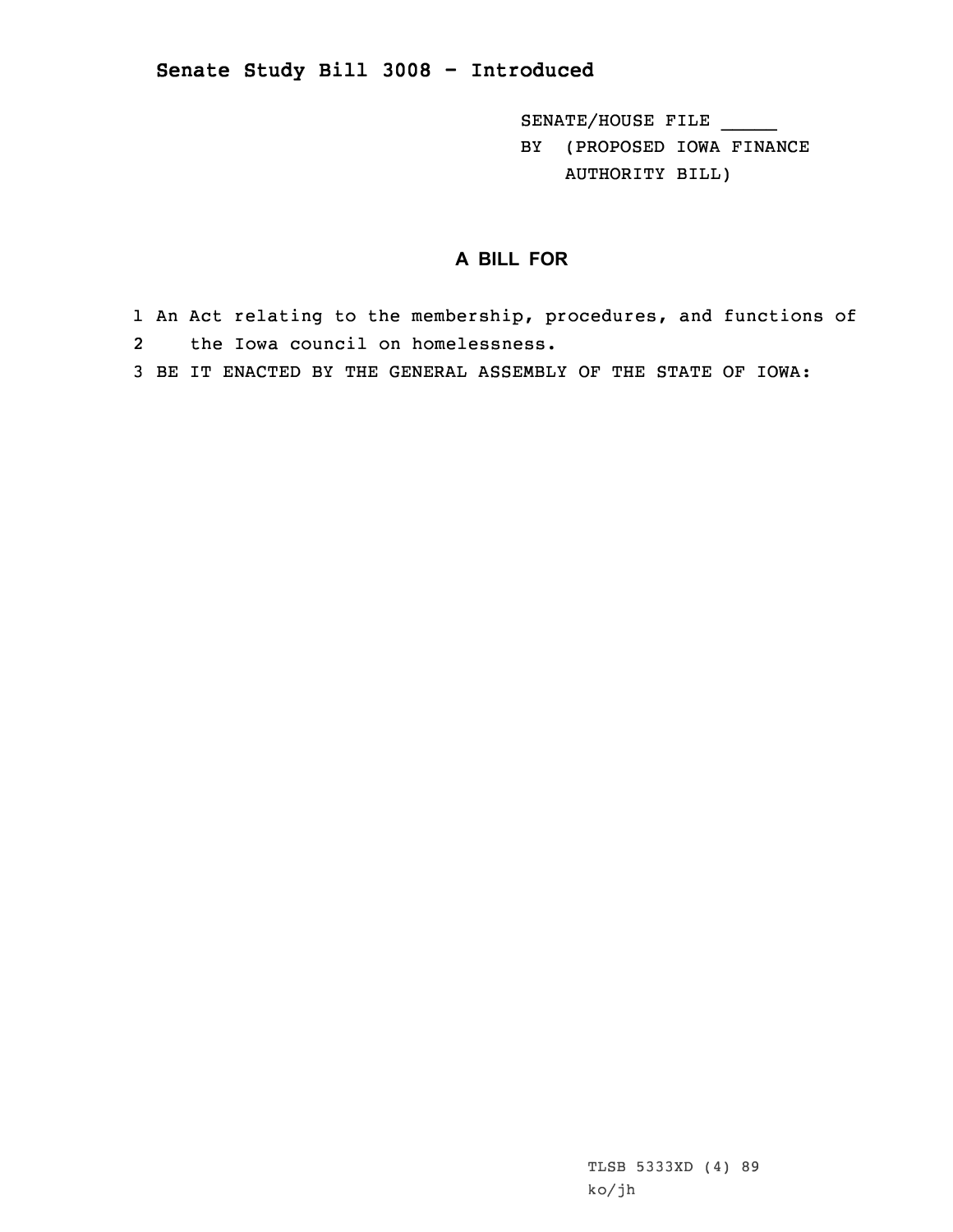1 Section 1. Section 16.2D, subsection 1, Code 2022, is 2 amended to read as follows:

3 1. <sup>A</sup> council on homelessness is created consisting of 4 thirty-eight voting nineteen members, eleven of whom are voting 5 members and eight of whom are nonvoting members. At all times, 6 at least one voting member shall be <sup>a</sup> member of <sup>a</sup> minority 7 group.

8 Sec. 2. Section 16.2D, subsection 2, paragraph a, Code 2022, 9 is amended to read as follows:

*a.* (1) Twenty-six Eleven voting members of from the general public appointed to two-year staggered terms by the governor in consultation with the nominating committee under subsection 4, paragraph *"a"*.

14 (1) (2) Voting members Members from the general public may include but are not limited to the following types of individuals and representatives of the following programs: homeless or formerly homeless individuals and their family members, youth shelters, faith-based organizations, local homeless service providers, emergency shelters, transitional housing providers, family and domestic violence shelters, private business, local government, and community-based organizations.

 $(2)$  (3) Five Two of the twenty-six voting eleven members selected from the general public shall be individuals who are homeless, formerly homeless, or family members of homeless or formerly homeless individuals.

27 (3) One of the twenty-six members selected from the general 28 public shall be a representative of the Iowa state association 29 of counties.

 (4) One of the twenty-six members selected from the general 31 public shall be a representative of the Iowa league of cities. Sec. 3. Section 16.2D, subsection 2, paragraph b, Code 2022, is amended by striking the paragraph and inserting in lieu thereof the following:

35 *b.* Eight nonvoting agency director members consisting of all

-1-

LSB 5333XD (4) 89  $k$ o/jh  $1/5$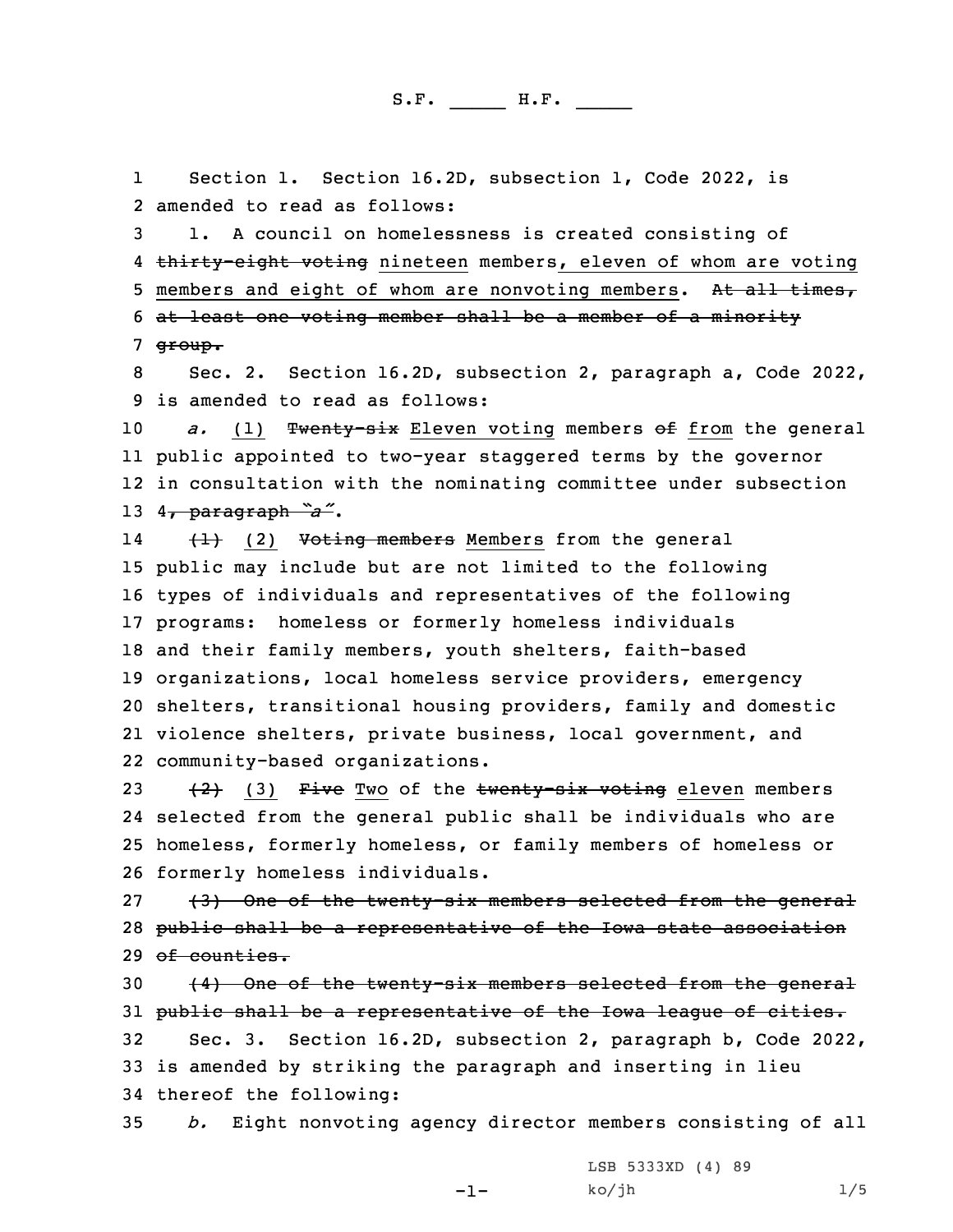1 of the following:

2 (1) The director of the department of education or the <sup>3</sup> director's designee.

4 (2) The director of human services or the director's 5 designee.

<sup>6</sup> (3) The attorney general or the attorney general's 7 designee.

<sup>8</sup> (4) The director of public health or the director's 9 designee.

10 (5) The director of the department on aging or the 11 director's designee.

12 (6) The director of the department of corrections or the <sup>13</sup> director's designee.

14 (7) The director of the department of workforce development <sup>15</sup> or the director's designee.

16 (8) The executive director of the Iowa finance authority or <sup>17</sup> the executive director's designee.

18 Sec. 4. Section 16.2D, subsection 3, Code 2022, is amended 19 by striking the subsection.

20 Sec. 5. Section 16.2D, subsection 4, paragraph a, Code 2022, 21 is amended by striking the paragraph and inserting in lieu 22 thereof the following:

 *a.* The council shall annually elect five members to <sup>a</sup> nominating committee, at least two of whom shall be nonvoting members and at least two of whom shall be voting members. The governor shall appoint members of the general public to the council from names the nominating commission submits to the governor.

29 Sec. 6. Section 16.2D, subsection 6, paragraphs <sup>a</sup> and b, 30 Code 2022, are amended by striking the paragraphs and inserting 31 in lieu thereof the following:

 *a.* Seven voting members of the council shall constitute <sup>a</sup> quorum. Any action taken by the council shall require the affirmative vote of <sup>a</sup> majority of the quorum. The majority shall not include any member who has <sup>a</sup> conflict of interest

-2-

LSB 5333XD (4) 89  $k$ o/jh 2/5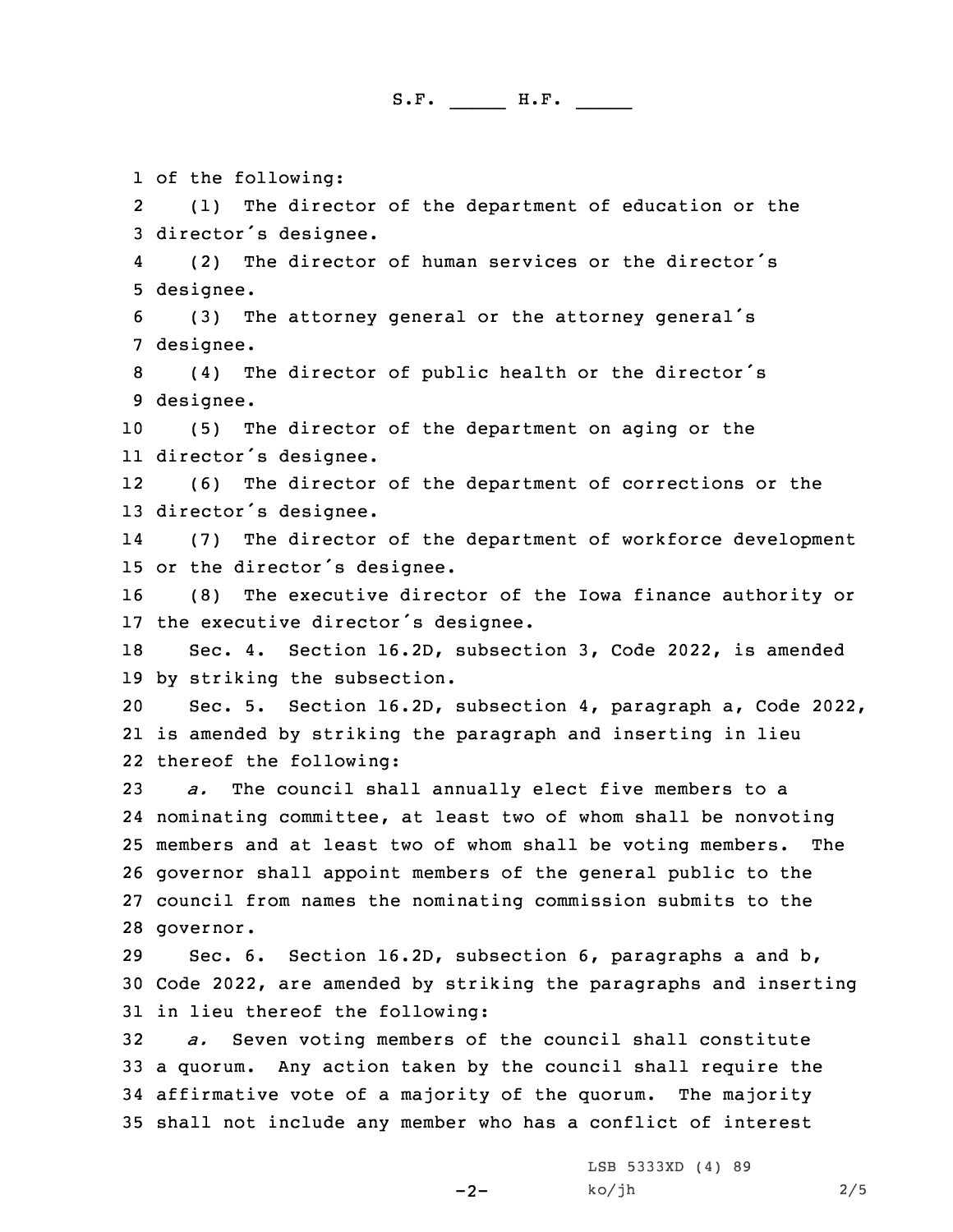1 and <sup>a</sup> statement by <sup>a</sup> member who asserts <sup>a</sup> conflict of interest 2 shall be conclusive for this purpose.

3 *b.* The council shall annually elect <sup>a</sup> chairperson and vice 4 chairperson from the membership of the council, and other 5 officers as determined by the council.

6 Sec. 7. Section 16.2D, subsection 8, paragraphs d and e, 7 Code 2022, are amended by striking the paragraphs.

8 Sec. 8. Section 16.2D, subsection 9, Code 2022, is amended 9 by striking the subsection and inserting in lieu thereof the 10 following:

11 9. The council shall file <sup>a</sup> point-in-time report on 12 homelessness in Iowa with the governor and the general assembly 13 on or before December 1 of each year.

14Sec. 9. TRANSITION - APPOINTMENT AND TERM OF MEMBERS ON THE IOWA COUNCIL ON HOMELESSNESS. Notwithstanding any provision of section 16.2D, Code 2022, and any provision to the contrary as enacted in this Act, the terms of all members from the general public serving on the Iowa council of homelessness on July 1, 2022, shall terminate as of that date. The governor shall appoint eleven members of the general public to the council from names submitted by <sup>a</sup> nominating committee comprised of the eight agency director members on the council. It is the intent of the general assembly that the governor should appoint at least eight members from the general public whose terms terminated on July 1, 2022, in the interest of maintaining institutional knowledge on the council. All new general public members shall be appointed by not later than September 1, 2022, with five members appointed to terms ending June 30, 2023, and six members appointed to terms ending June 30, 2024. All terms beginning on or after July 1, 2023, shall be subject to the provision of this Act amending section 16.2D, subsection 2, paragraph "a".

## 33 EXPLANATION

-3-

34 **The inclusion of this explanation does not constitute agreement with** <sup>35</sup> **the explanation's substance by the members of the general assembly.**

> LSB 5333XD (4) 89  $ko/jh$  3/5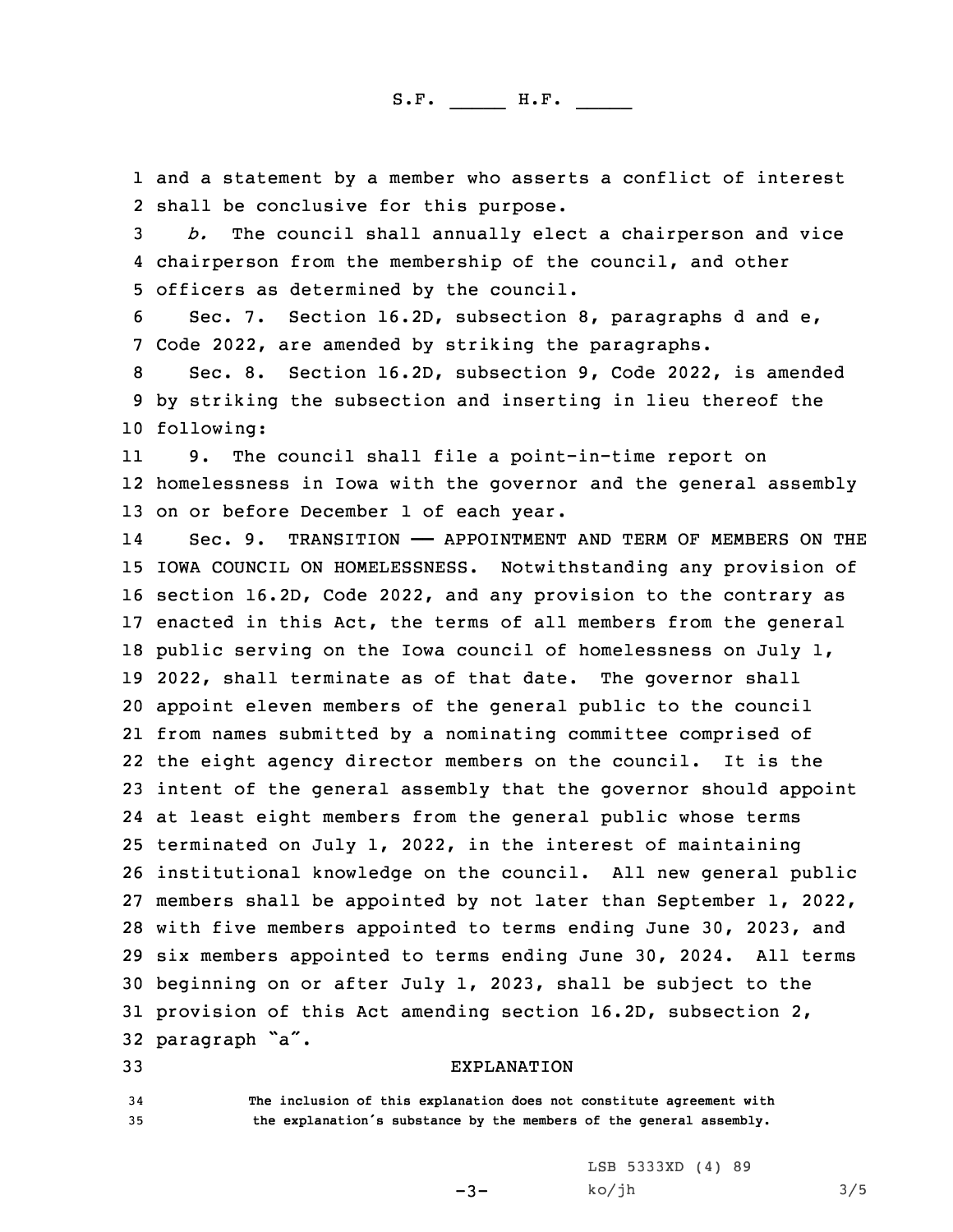1 This bill relates to the membership, procedures, and functions of the Iowa council on homelessness (council). Under current law, the council has 38 voting members consisting of 26 members of the general public (public) and 12 agency directors. Under the bill, there are 19 members consisting of 11 voting members from the public and 8 nonvoting agency directors. Under the bill, the directors of the economic development authority, the department of human rights, the department of public safety, and the department of veterans affairs are no longer members of the committee.

11 Under current law, the nominating committee (committee) is comprised of the 12 agency directors, unless the composition of the committee is modified by rule. The bill requires the council to annually elect five members to the committee, at least two of whom must be nonvoting members and at least two of whom must be voting members.

 Under current law, <sup>a</sup> majority of the members of the council constitute <sup>a</sup> quorum and any action taken by the council must be adopted by the affirmative vote of <sup>a</sup> majority of its membership. Under the bill, seven voting members of the council constitute <sup>a</sup> quorum and any action taken by the council requires the affirmative vote of <sup>a</sup> majority of the quorum. The majority cannot include any member who has <sup>a</sup> conflict of interest and <sup>a</sup> statement by <sup>a</sup> member who asserts <sup>a</sup> conflict of interest is conclusive for this purpose. Under current law, the council is required to elect <sup>a</sup> chairperson and vice chairperson and each serves <sup>a</sup> two-year term. Under the bill, each serves <sup>a</sup> one-year term.

 The bill eliminates the council's duties to use existing resources to prevent persons from becoming homeless and to eliminate factors that keep people homeless, and to identify and use federal and other funding to address and reduce homelessness within the state. The bill also eliminates the requirement that the council make annual recommendations to the governor regarding matters which impact homelessness, and that

 $-4-$ 

LSB 5333XD (4) 89  $ko/jh$  4/5